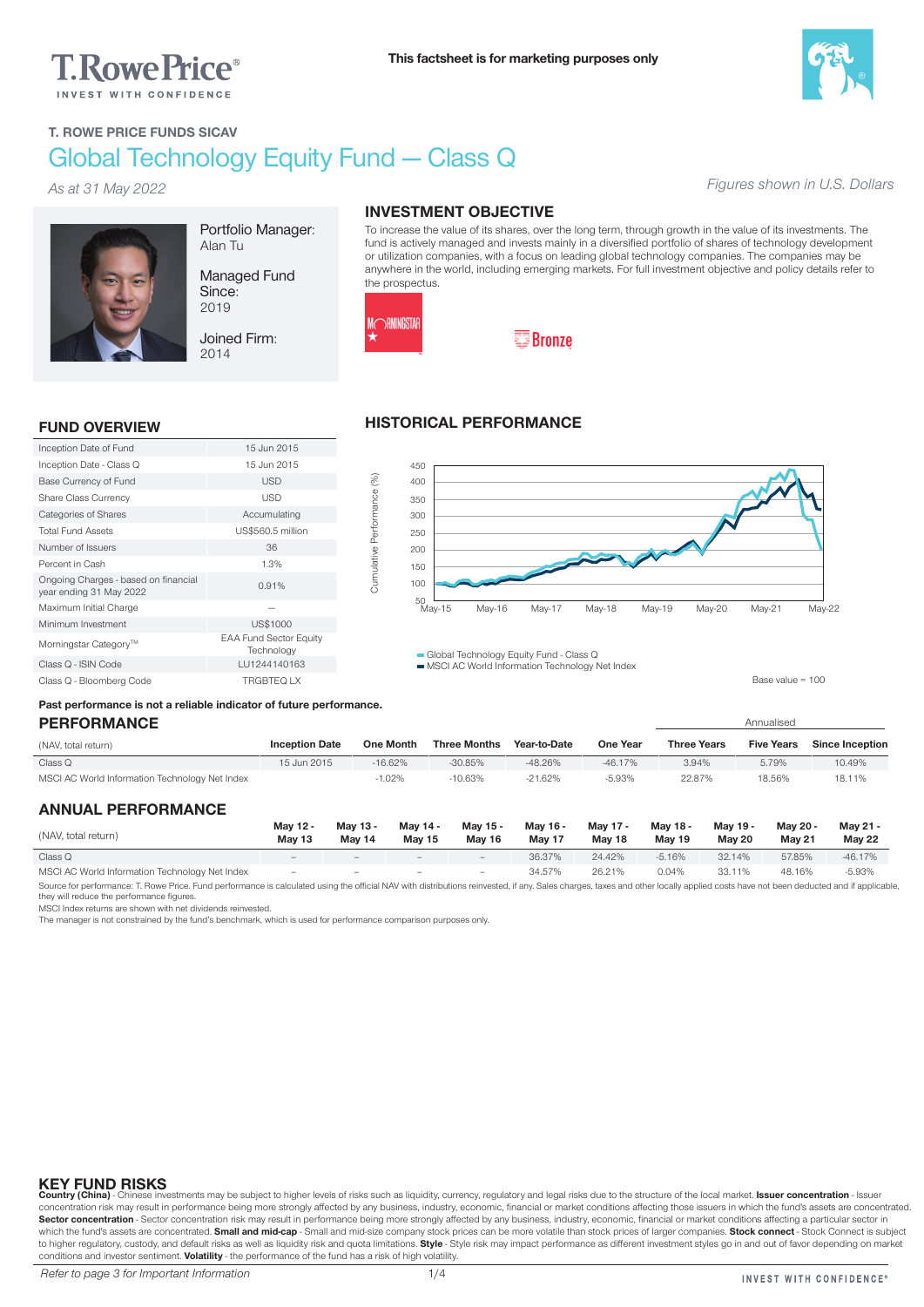### TOP 10 ISSUERS

| <b>Issuer</b>                      | Country/Industry                                                | % of Fund |
|------------------------------------|-----------------------------------------------------------------|-----------|
| Atlassian                          | United States/Collaboration and<br>Productivity Software        | 8.7       |
| HubSpot                            | United States/Front-Office<br>Applications Software             | 6.9       |
| Tesla                              | United States/Automobile<br>Manufacturers                       | 6.7       |
| ServiceNow                         | United States/Collaboration and<br><b>Productivity Software</b> | 6.0       |
| MongoDB                            | United States/Infrastructure and<br>Developer Tool Software     | 5.2       |
| Amazon.com                         | United States/U.S. Internet Retail                              | 5.1       |
| <b>NVIDIA</b>                      | United States/Processors                                        | 4.5       |
| Taiwan Semiconductor Manufacturing | Taiwan/Foundry                                                  | 4.4       |
| <b>ASML Holding</b>                | Netherlands/Semiconductor Capital<br>Equipment                  | 4.4       |
| Shopify                            | Canada/Industry-Specific Software                               | 4.0       |

#### GEOGRAPHIC DIVERSIFICATION

| Country              |      | % of Fund Fund vs. Comparator Benchmark |  |
|----------------------|------|-----------------------------------------|--|
| <b>United States</b> | 78.2 | 0.1                                     |  |
| Netherlands          | 6.2  | 4.0                                     |  |
| Taiwan               | 4.4  | $-1.5$                                  |  |
| Canada               | 4.0  | 13.1                                    |  |
| Singapore            | 2.9  | 2.9                                     |  |
| China                | 2.7  | 1.6                                     |  |
| Argentina            | 0.2  | 0.2                                     |  |
|                      |      |                                         |  |

The comparator benchmark data is for the MSCI AC World Information Technology Net Index.

#### SECTOR DIVERSIFICATION

| Sector                    | % of Fund | Fund vs. Comparator<br><b>Benchmark</b> |
|---------------------------|-----------|-----------------------------------------|
| <b>Business Services</b>  | 0.0       | $-0.2$                                  |
| Energy                    | 0.0       | $-0.4$                                  |
| <b>Financial Services</b> | 1.8       | $-6.0$                                  |
| Hardware                  | 0.0       | $-25.1$                                 |
| Healthcare                | 0.0       | $-0.1$                                  |
| Industrials               | 6.7       | 6.2                                     |
| Internet                  | 13.5      | 13.3                                    |
| <b>IT Services</b>        | 0.0       | $-7.4$                                  |
| Materials                 | 0.0       | $-0.1$                                  |
| Media & Entertainment     | 3.4       | 3.3                                     |
| Miscellaneous             | 0.0       | $-0.6$                                  |
| <b>Real Estate</b>        | 0.6       | 0.6                                     |
| Semiconductors            | 13.3      | $-12.9$                                 |
| Software                  | 59.4      | 31.3                                    |
| <b>Telecom Equipment</b>  | 0.0       | $-3.2$                                  |
| <b>Telecom Services</b>   | 0.0       | 0.0                                     |

Source: T. Rowe Price. T. Rowe Price uses a custom structure for sector and industry reporting for this product. The custom structure changed on 31 August 2019, and historical representations have been restated.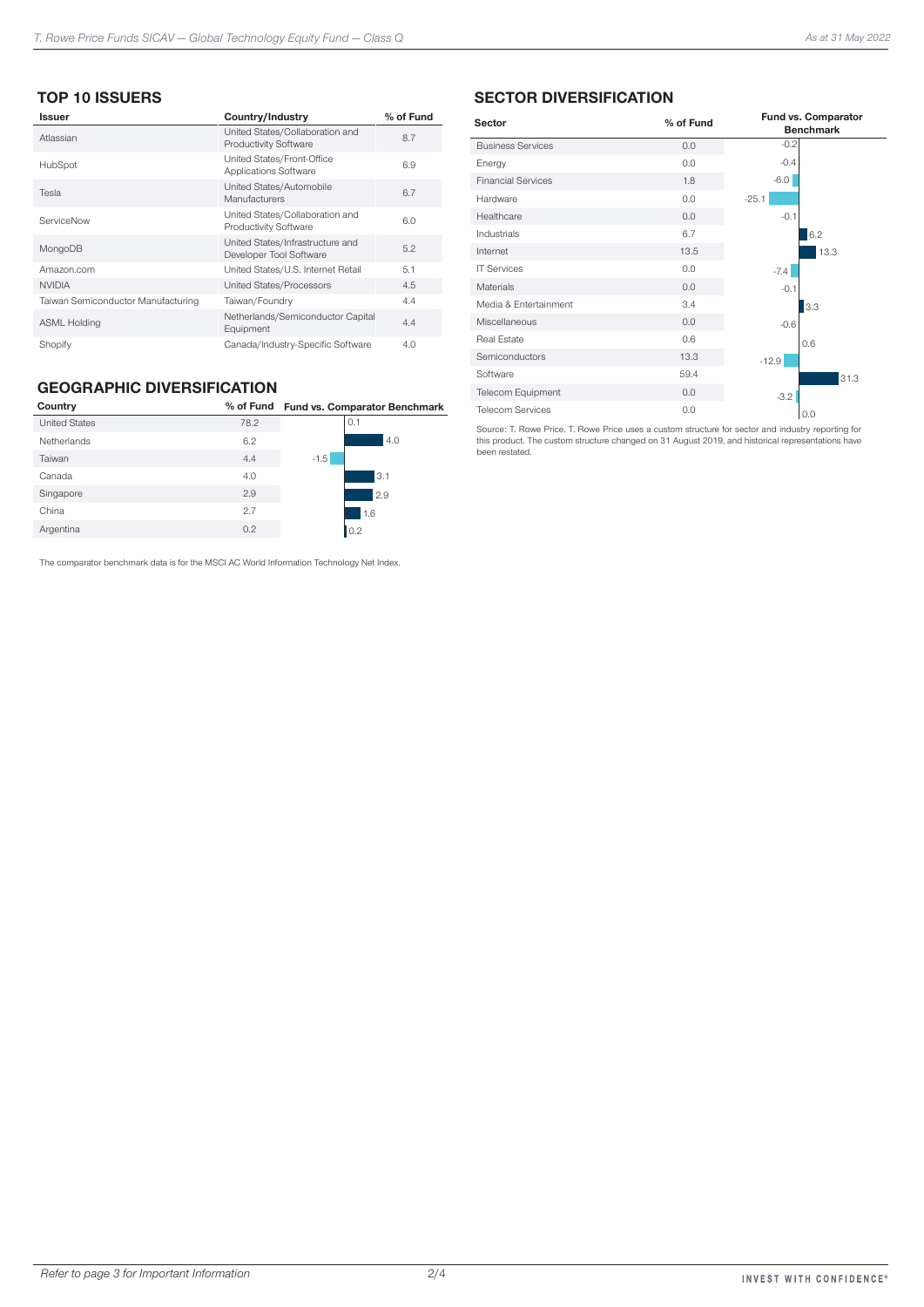### GENERAL FUND RISKS

General fund risks - to be read in conjunction with the fund specific risks above. Equity - Foulties can lose value rapidly for a variety of reasons and can remain at low prices indefinitely. ESG and sustainability -ESG and Sustainability risk may result in a material negative impact on the value of an investment and performance of the fund. Geographic concentration - Geographic concentration risk may result in performance of the fund being more strongly affected by any social, political, economic, environmental or market conditions affecting those countries or regions in which the Fund's assets are concentrated. Hedging - Hedging measures involve costs and may work imperfectly, may not be feasible at times, or may fail completely. Investment fund - Investing in funds involves certain risks an investor would not face if investing in markets directly. Management -Management risk may result in potential conflicts of interest relating to the obligations of the investment manager. Market - Market risk may subject the fund to experience losses caused by unexpected changes in a wide variety of factors. Operational - Operational risk may cause losses as a result of incidents caused by people, systems, and/or processes.

#### IMPORTANT INFORMATION

**This factsheet is for marketing purposes only.**<br>The Funds are sub-funds of the T. Rowe Price Funds SICAV, a Luxembourg investment company with variable capital which is registered with Commission de Surveillance du Secteu an undertaking for collective investment in transferable securities ("UCITS"). Full details of the objectives, investment policies and risks are located in the prospectus which is available with the key investor informatio Documents"). Any decision to invest should be made on the basis of the Fund Documents which are available free of charge from the local representative, local information/paying agent or from authorised distributors.<br>They c online from Morningstar.

This material, including any statements, information, data and content contained within it and any materials, information, images, links, graphics or recording provided in conjunction with this material are being furnished by T. Rowe Price for general informational and/or marketing purposes only. The material is not intended for use by persons in jurisdictions which prohibit or restrict the distribution of the material<br>and in not constitute a distribution, an offer, an invitation, recommendation or solicitation to sell or buy any securities in any jurisdiction.

Please contact an investment adviser for information and advice on the legal, regulatory and tax consequences of an investment in the Fund. If you invest through a third party provider you should consult them directly, as charges, performance and terms and conditions may differ materially.

Certain numbers in this report may not add due to rounding and/or the exclusion of cash.

Additional information for: Investors in the UK: Investors are advised that all, or most of, the protections offered by the UK regulatory system are not available and that compensation will not be available to them under the UK Financial Services Compensation Scheme. **Investors in Austria:** Paying agent: Raiffeisen Bank International AG, Am Stadtpark 9, A-1030 Wien. Fund Documents are available free of charge from the paying agent.<br>**EEA** -

UK - This material is issued and approved by T. Rowe Price International Ltd, 60 Queen Victoria Street, London, EC4N 4TZ which is authorised and regulated by the UK Financial Conduct Authority. Issued to retail investors by financial intermediaries only.

Switzerland - Issued in Switzerland by T. Rowe Price (Switzerland) GmbH, Talstrasse 65, 6th Floor, 8001 Zurich, Switzerland. First Independent Fund Services Ltd, Klausstrasse 33, CH-8008 Zurich is Representative in

Switzerland. Helvetische Bank AG, Seefeldstrasse 215, CH-8008 Zurich is the Paying Agent in Switzerland.<br>The sub-funds of the T. Rowe Price SICAV are not available to US persons, as defined under Rule 902(k) of the United nor will they be registered under the Securities Act or under any State securities law. In addition the funds will not be registered under the United States Investment Company Act of 1940 (the "1940 Act"), as amended and

the investors will not be entitled to the benefits of the 1940 Act. Provided to global firms in the US by T. Rowe Price Investment Services, Inc.<br>© 2022 T. Rowe Price. All rights reserved. T. ROWE PRICE, INVEST WITH CONFID

#### ADDITIONAL INFORMATION

Source: MSCI. MSCI and its affiliates and third party sources and providers (collectively, "MSCI") makes no express or implied warranties or representations and shall have no liability whatsoever with respect to any MSCI data contained herein. The MSCI data may not be further redistributed or used as a basis for other indices or any securities or financial products. This report is not approved, reviewed, or produced by MSCI. Historical MSCI data and analysis should not be taken as an indication or guarantee of any future performance analysis, forecast or prediction. None of the MSCI data is intended to constitute investment advice or a recommendation to make (or refrain from making) any kind of investment decision and may not be relied on as such.

© 2022 Morningstar. All Rights Reserved. The information contained herein: (1) is proprietary to Morningstar and/or its content providers; (2) may not be copied or distributed; and (3) is not warranted to be accurate, complete or timely. Neither Morningstar nor its content providers are responsible for any damages or losses arising from any use of this information. Past performance is no guarantee of future results. For further information on ratings methodology please visit www.morningstar.com